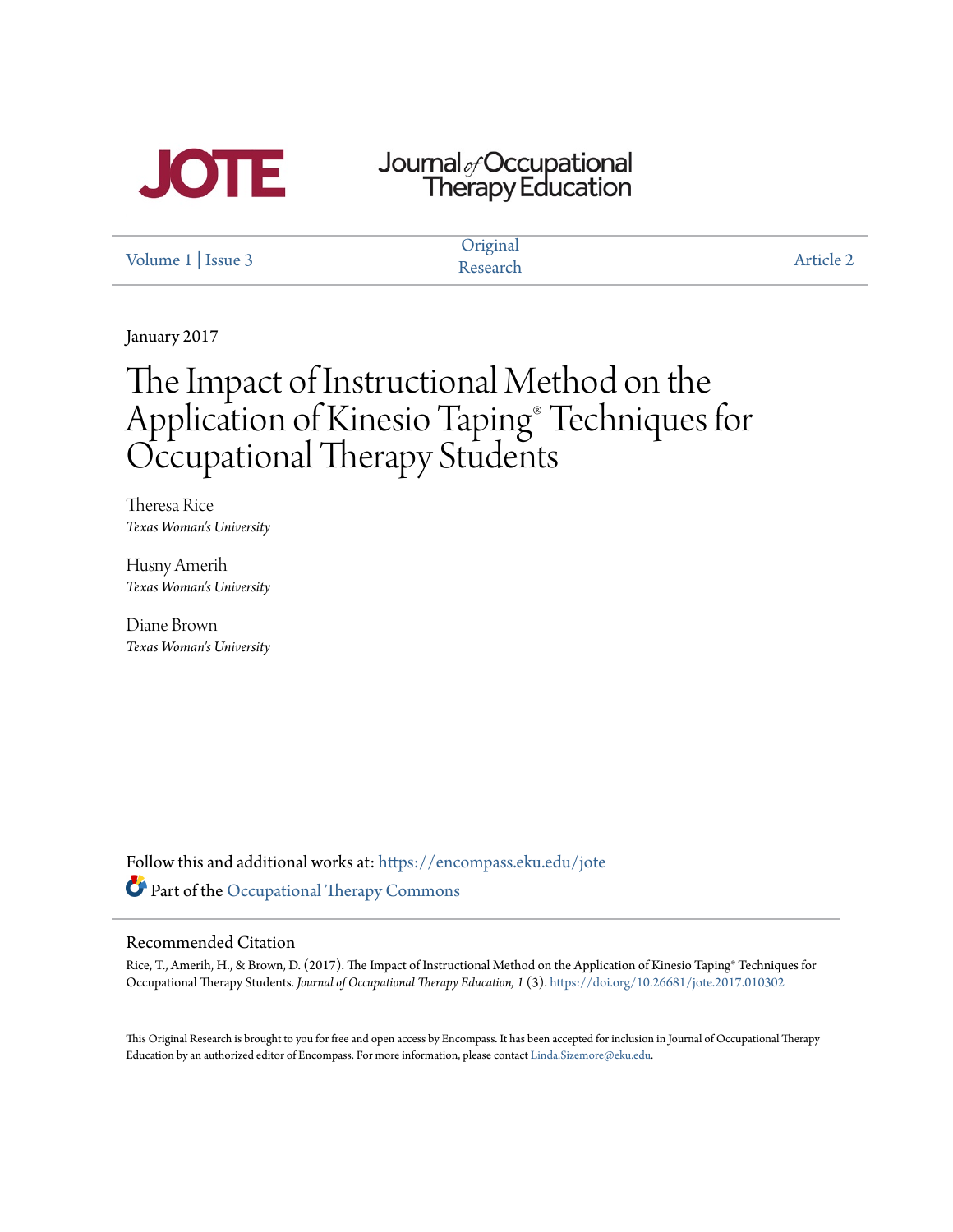## The Impact of Instructional Method on the Application of Kinesio Taping® Techniques for Occupational Therapy Students

#### **Abstract**

This research utilized a crossover study design to analyze the differences in learner satisfaction, confidence, and accuracy when comparing in-person, video, and written instructional methods. The study was conducted on a group of 32 occupational therapy students from a local university by teaching them two different Kinesio Taping® protocols. Satisfaction and confidence were measured by survey. The participants completed tapings, then were rated by an instructor to obtain accuracy data. The study found that learning satisfaction was rated higher following video instruction. Regarding confidence, there was a statistically significant difference in the level of confidence for students viewing video instruction for one of two taping techniques presented. No significant difference was found between groups in accuracy in taping after different instructional methods. The use of multiple instructional methods was reported as the most beneficial and preferred method in the study. This study highlights the potential benefits of utilizing multiple instructional methods to aid in student learning.

#### **Keywords**

Instructional methods, clinical skill, Kinesio Tape®

#### **Creative Commons License**  $\bigcirc$   $\circ$

This work is licensed under a [Creative Commons Attribution-Noncommercial-No Derivative Works 4.0](http://creativecommons.org/licenses/by-nc-nd/4.0/) [License.](http://creativecommons.org/licenses/by-nc-nd/4.0/)

#### **Acknowledgements**

Acknowledgement and thanks to Dr. Wang for her statistical support.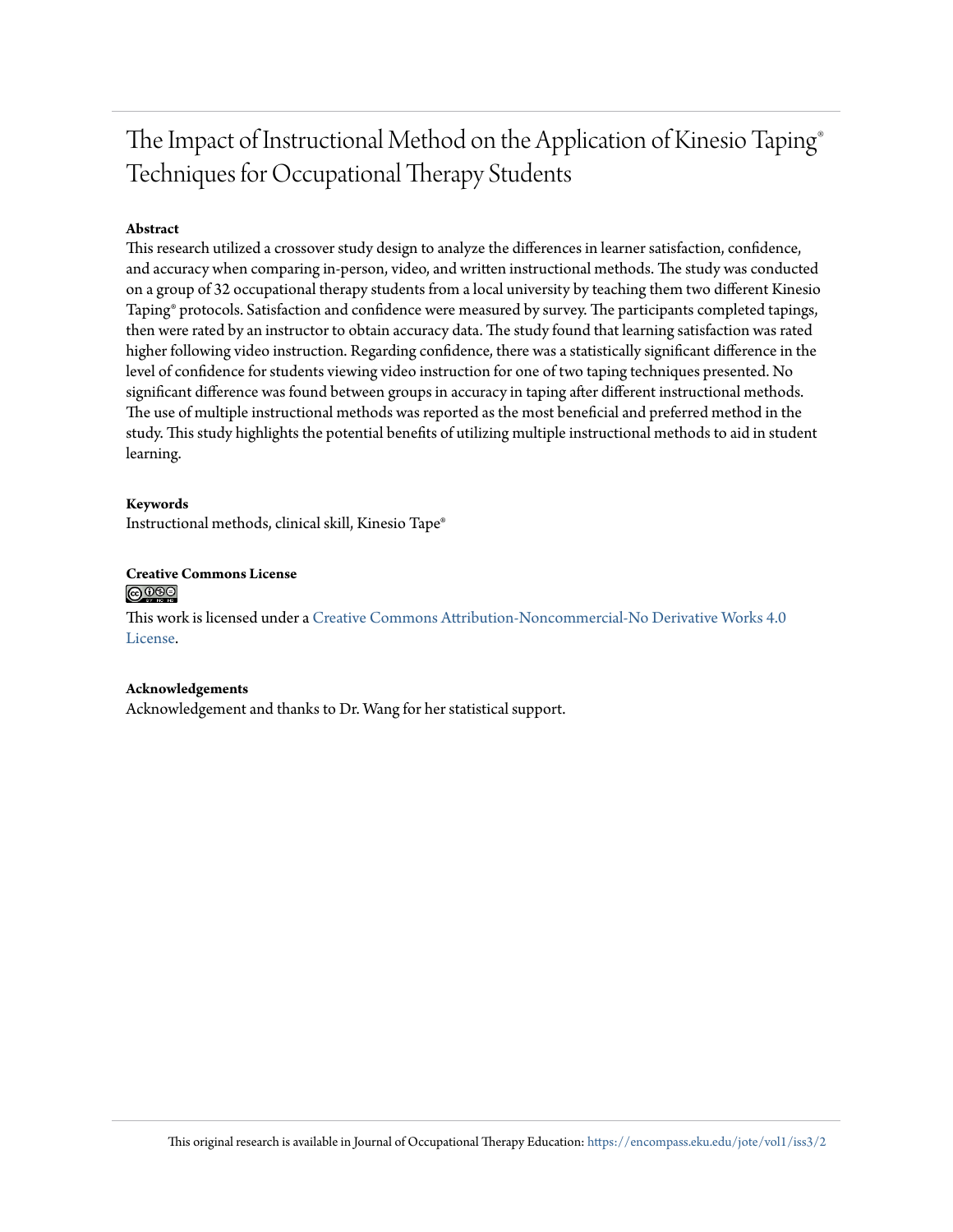

Volume 1, Issue 3

#### **The Impact of Instructional Method on the Application of Kinesio Taping® Techniques for Occupational Therapy Students**

Theresa Rice, OTR, OTD, CKTP Husny Amerih, OTR, PhD, ATP, CKTI

Diane P. Brown, OTR, PhD

Texas Woman's University

United States

#### **ABSTRACT**

This research utilized a crossover study design to analyze the differences in learner satisfaction, confidence, and accuracy when comparing in-person, video, and written instructional methods. The study was conducted on a group of 32 occupational therapy students from a local university by teaching them two different Kinesio Taping® protocols. Satisfaction and confidence were measured by survey. The participants completed tapings, then were rated by an instructor to obtain accuracy data. The study found that learning satisfaction was rated higher following video instruction. Regarding confidence, there was a statistically significant difference in the level of confidence for students viewing video instruction for one of two taping techniques presented. No significant difference was found between groups in accuracy in taping after different instructional methods. The use of multiple instructional methods was reported as the most beneficial and preferred method in the study. This study highlights the potential benefits of utilizing multiple instructional methods to aid in student learning.

#### **INTRODUCTION**

There are numerous instructional methods utilized for adult learners in classroom settings. As the resources to produce content become more readily available, video instruction has gained in popularity as an educational aid. Research within the health sciences has indicated positive findings regarding the supplementary use of video instruction for learning clinical skills (McAlister, 2014; Mehrpour, Aghamirsalim, Motamedi, Larijani, & Sorbi, 2013). One positive finding includes increased confidence in completing the learned clinical task (McAlister, 2014; Pan et al., 2014). Additionally, research by Mehrpour et al. (2013) and Pan et al. (2014) found scores were higher for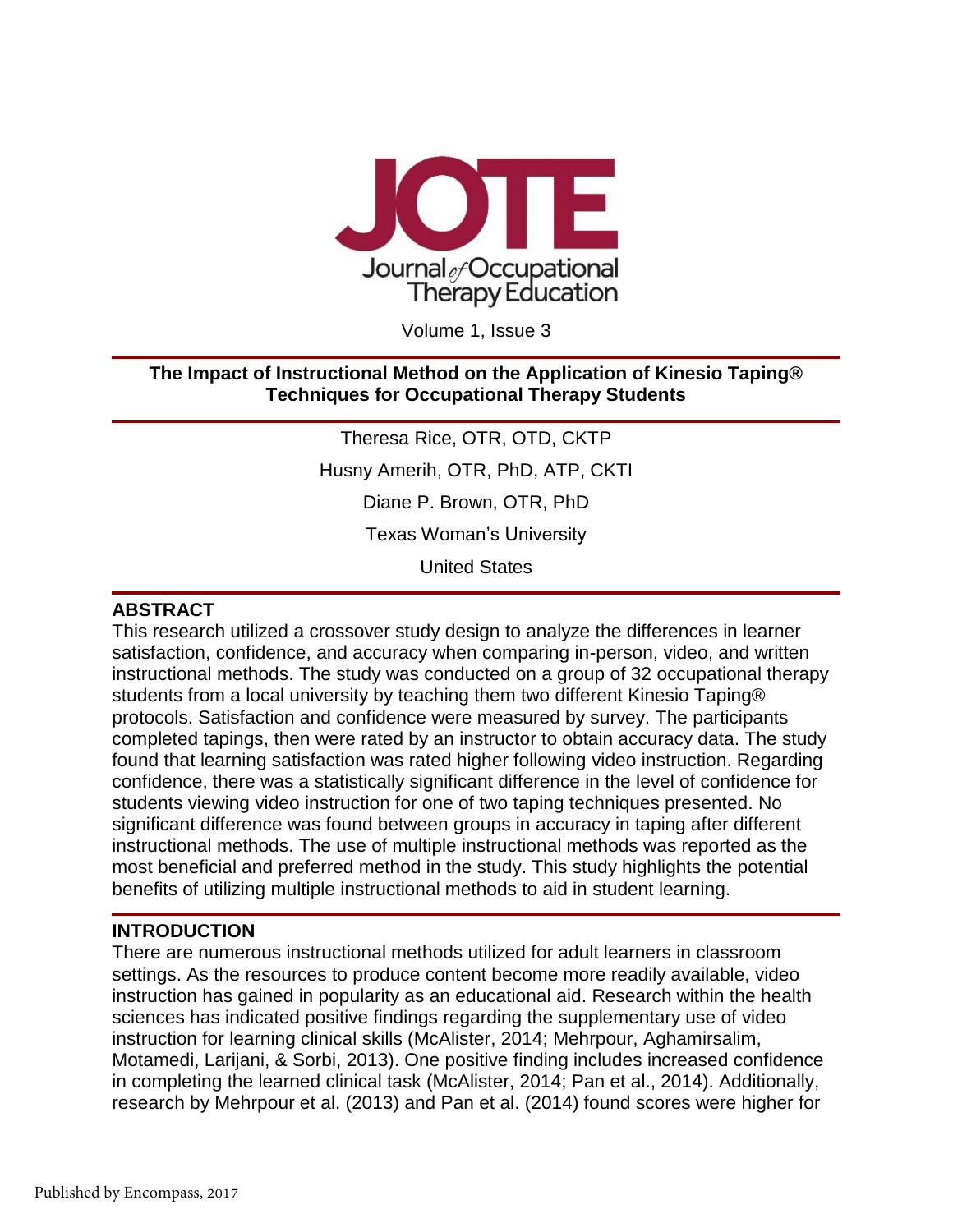participants receiving add-on video instruction in combination with in-person instruction when assessed on a clinical skill of interest. Research also indicates a favorable perception from students towards incorporating the use of videos for the acquisition of clinical skills (Maloney, Storr, Paynter, Morgan, & Ilic, 2013; McAlister, 2014).

Currently, occupational therapy literature does not provide a clear answer of whether video learning may be superior to other instructional methods for learning a specific clinical skill. For example, a mixed methods study by Lysaght and Bent (2005) compared the use of videotaped case studies, face to face interviews, written text, and videotaped content on compact disc read-only memory (CD-ROM) available via online format. Lysaght and Bent (2005) found learning objectives were met for all methods regardless of the method utilized. The focus of the study, however, was clinical reasoning, rather than the development of a specific clinical skill. Consequently, this study will address the comparison of video and written instructional methods. Additionally, the clinical skill of interest will be Kinesio Taping®, as there is no literature available in occupational therapy on the teaching of this skill.

#### **LITERATURE REVIEW**

An examination of the literature can provide insight into which instructional methods may be effective in advancing students' clinical skills. The following review will first cover Kinesio Taping® and current teaching methods used in developing proficiency in Kinesio Taping®. This will be followed by an analysis of findings from the use of video instructional methods in developing clinical skills. The comparison of instructional methods and the combined use of instructional methods in teaching skills will then be examined, including findings from other health disciplines. Lastly, student perception regarding instructional methods will be reviewed.

#### **Kinesio Taping®**

The Kinesio Taping® Method is a specific type of therapeutic taping which was developed in the 1970's by Dr. Kenzo Kase (Kinesio®, 2016). Its aim is to provide support to muscles, joints, and to reduce inflammation without restricting movement (Kinesio®, 2016). Currently training in Kinesio Taping® is offered through continuing education courses for individuals with a variety of backgrounds including, but not limited to, occupational and physical therapists. Instructors provide in-person teaching and demonstration of assessment and taping techniques. Individuals attending these courses also receive written instruction, and video instruction is additionally available through the Kinesio Tape® website. No current literature exists in occupational therapy for teaching Kinesio Taping®.

#### **Use of Video Instructional Methods**

Clinical education and skill development is of interest across health professions. Though many instructional methods exist, one method of increasing interest is video instruction. Several studies in the physical therapy literature found the use of video instruction to be effective for teaching specific clinical skills. Video instruction encompasses instruction provided within a variety of formats, including, but not limited to, CDs, digital versatile discs (DVDs), and podcasts. Smith, Jones, Cavanaugh, Venn, and Wilson (2006)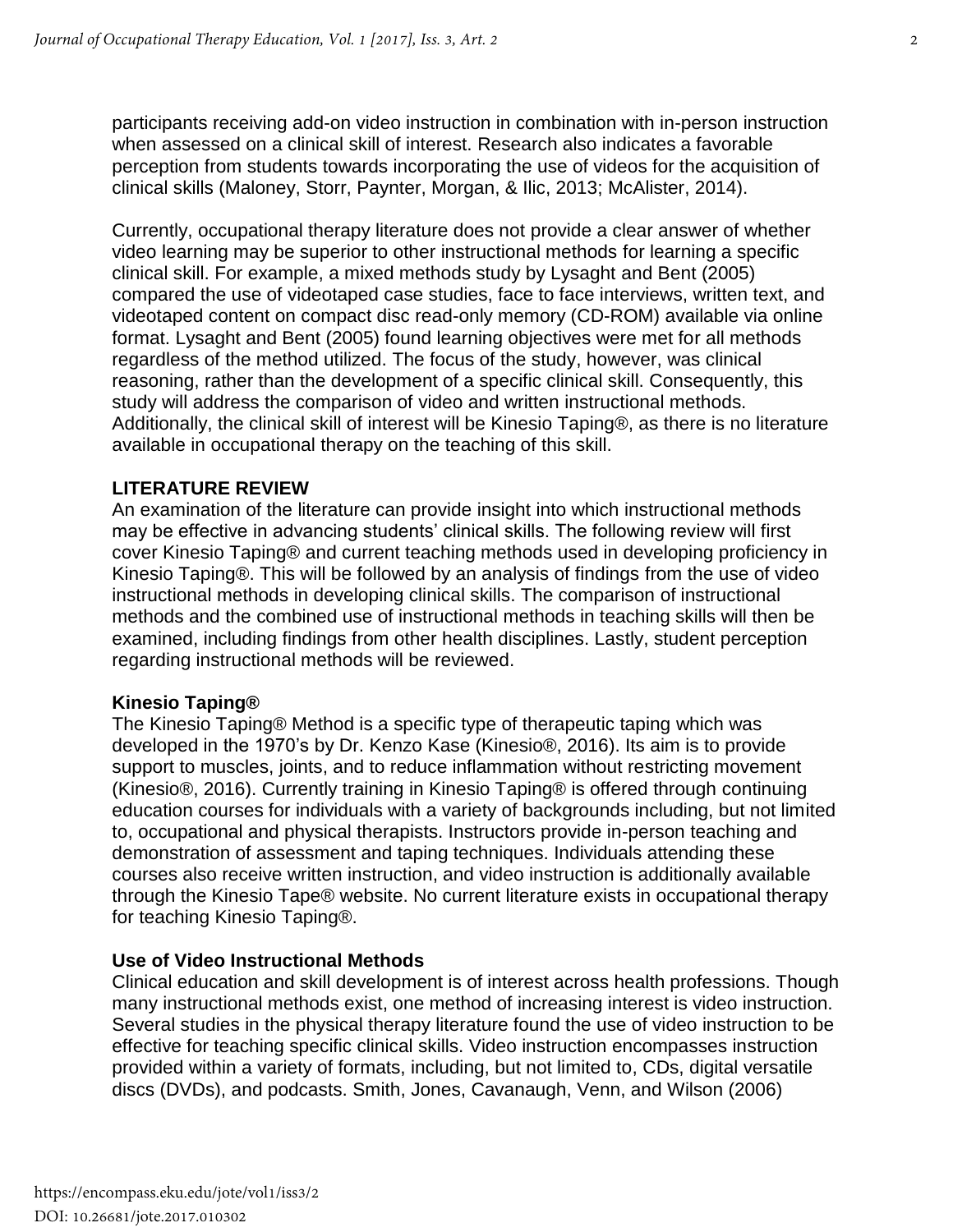compared the use of instructional CDs and face-to-face instruction for teaching clinical skills related to the examination of the knee and ankle/foot to physical therapy students. There was no difference in practical scores for examination of the knee. Practical scores were higher for participants receiving CD instruction for the ankle, leading to the conclusion that the use of CDs were effective for teaching these specific skills (Smith, Jones, Cavanaugh, Venn, & Wilson, 2006). Another study by Ford, Mazzone, and Taylor (2005) compared computer-assisted instruction (i.e. video/audio of the special tests), live demonstration, and written instruction to a control group in learning musculoskeletal special test procedures. The three intervention groups demonstrated increased scores from pretest to posttest as compared to the control group.

Research in occupational therapy is emerging relating to the utilization of video instruction for learning clinical skills. There are two recent studies in occupational therapy that examine the use of video for clinical instruction (Gallagher, Gilligan, & McGrath, 2014; McAlister, 2014). Though there is limited research regarding video instruction used in occupational therapy education, the emerging themes can be analyzed. For example, several studies capture occupational therapy students' preferences regarding the use of video as a stand-alone method. As indicated by the study by Gallagher et al. (2014), students preferred face to face instruction versus video instruction. Despite this, no differences in improvement levels were found between the DVD video instructional group and the face to face instructional group. Another study by Liu, Schneider, and Miyazaki (1997) found similar results in student preferences for inperson learning using simulated patients as compared to videoed simulated patients. In terms of instructional preferences, in-person instruction appears to be preferred as compared to stand-alone video instruction. This contrasts with the results from the use of video as an adjunct method, as these results indicate positive findings for use of supplementary video instruction.

#### **Combined Instructional Methods**

When video instructional methods are utilized as an add-on to other instructional methods, outcomes appear favorable. A recent study indicated occupational therapy students found the use of added video instruction valuable for learning manual skills (McAlister, 2014). Findings from other health disciplines indicate positive results from the supplementary use of video instruction. One study examined the supplementary use of video for medical students in learning splinting. Participants in the group receiving the supplementary video instruction had higher scores on skills related to completing splinting procedures (Mehrpour et al., 2013). Another study by van Duijn, Swanick, and Donald (2014) compared instructional methods to teach physical therapy students clinical skills related to the assessment and treatment of the cervical spine. In this study, student performance improved after receiving both online video and face-to-face instruction (van Duijn et al., 2014). A pilot study by Bauer and Huynh (1998) compared CD-ROM instruction, traditional face-to-face instruction, and a combination of both instructional methods in blood pressure measurement. Students displayed overall better adherence to the procedures with the use of combined instructional methods (Bauer & Huynh, 1998). A follow up study by Bauer, Geront, and Huynh (2001) supported the use of combined methods of CD-ROM instruction and in-person instruction. This study did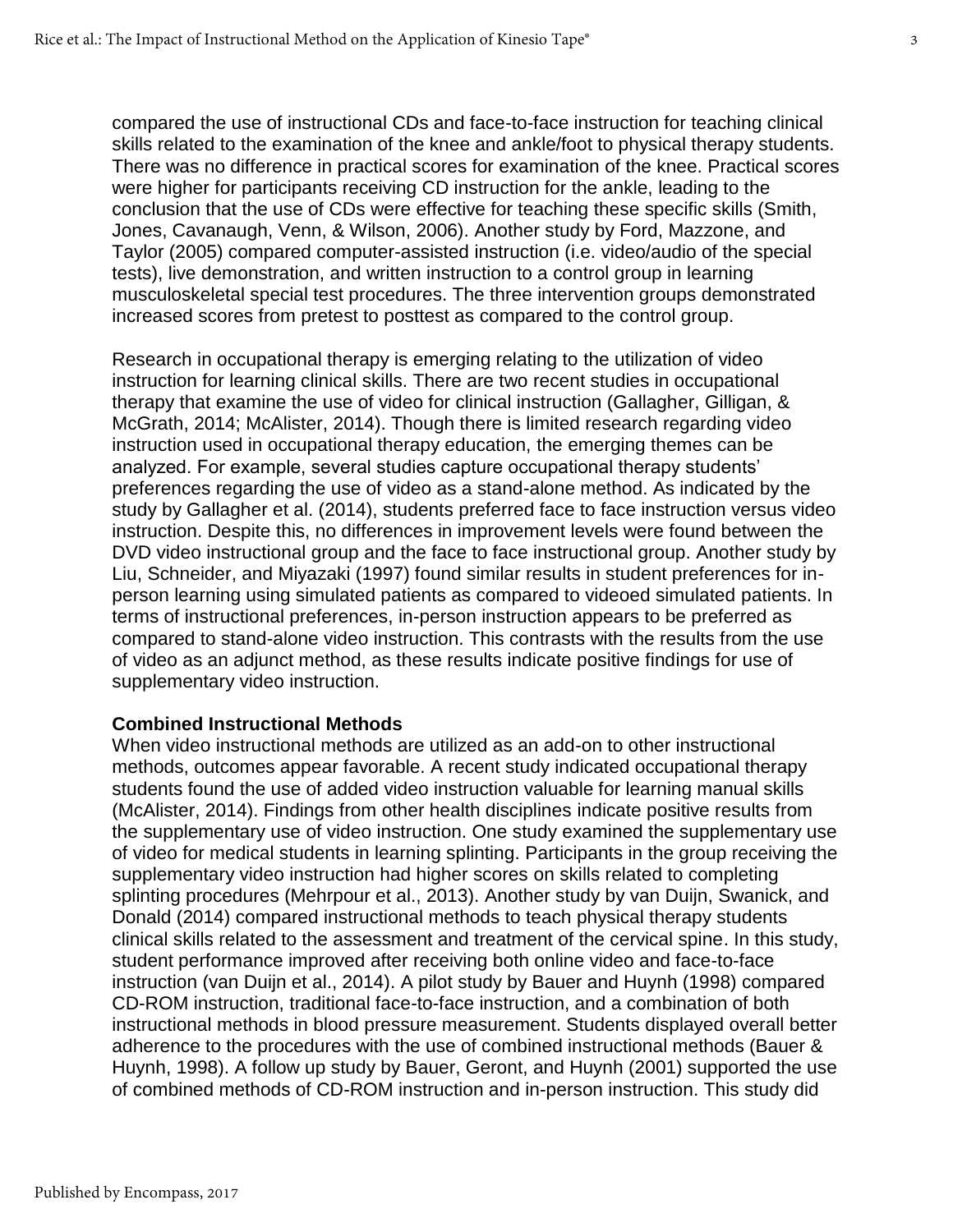not find CD-ROM instruction as a stand-alone method to be effective for learning blood pressure measurement procedures, as adherence to blood pressure procedure steps occurred in just 2 of 16 steps (Bauer, Geront, & Huynh, 2001).

In the physical therapy literature, Moore and Smith (2012) utilized a cross-over design to compare lecture and podcasts with lecture and in-person demonstration in teaching physical therapy students transfer and gait training skills. There were no significant differences in scores for the podcast condition as compared to in-person condition. The authors did, however, note neither condition resulted in high examination scores (Moore & Smith, 2012). Regarding student preferences, the authors reported students felt inperson instruction and podcasts were each beneficial for learning with several students suggesting that the use of combined methods may be best for learning (Moore & Smith, 2012).

A systematic review by Byrne, Pugsley, and Hashem (2008) examined multiple instructional methods for teaching clinical skills. Overall, the authors stated there was not enough evidence to draw conclusions regarding the most effective instructional method to teach clinical skills. Additional research is necessary to determine the impact of instructional methods, as well as other factors related to the development of a clinical skill.

It may be that the use of multiple instructional methods, rather than one specific method, is beneficial in developing clinical skills. A literature review by McNett (2012) reviewed multiple instructional methods for teaching nursing students psychomotor skills. Psychomotor skills included clinical skills utilized by nurses, such as vital sign measurement and administration of medications (McNett, 2012). The findings indicated the combination of instructional methods, such as traditional and computer methods, were more effective than methods used in isolation. However, generalizability of the results is limited due to the small sample sizes from a number of the studies in the review.

#### **Student Instructional Preferences**

An additional aspect in clinical skill development involves students' learning styles and instructional preferences. Research from French, Cosgriff, and Brown (2007) indicated the variability in learning styles among occupational therapy students. The primary learning preference was kinesthetic learning. Multimodal learning preference followed kinesthetic learning preference. Multimodal learning included visual, auditory, written, and kinesthetic learning combined.

Video instruction is also particularly pertinent as the younger generation of students becomes increasingly adept and interested in using technology. The study by Hills, Ryan, Smith, and Warren-Forward (2012) furthers this point by the suggestion from Generation Y students (born 1980-1994) to incorporate more technology, including the use of videos into instruction. Therefore, it is important to determine if video instruction is a superior instructional method for students in learning a clinical skill.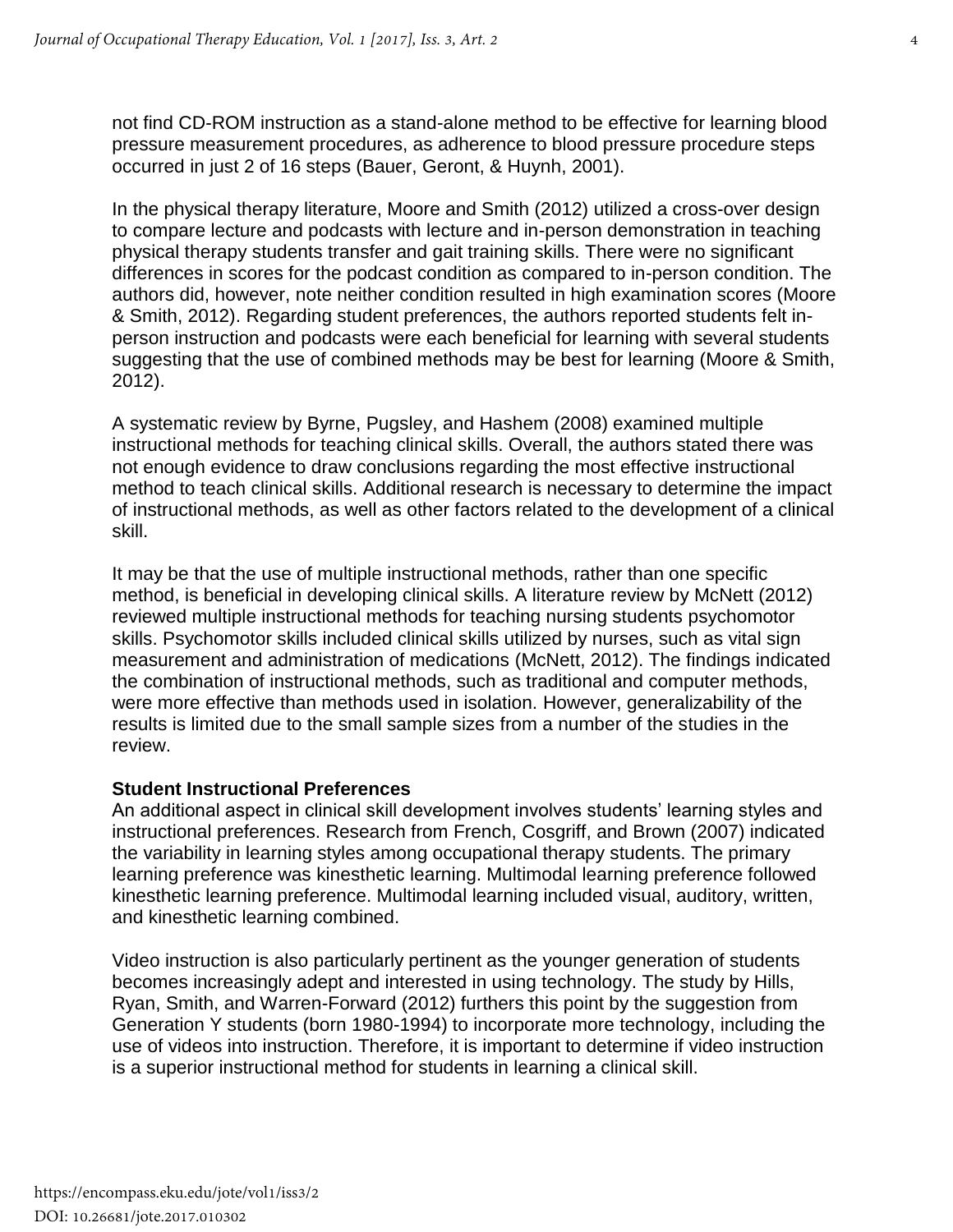In summary, results of video instructional methods used in occupational therapy are limited in generalizability. The evidence in occupational therapy that examines video learning for developing clinical skills varies in terms of the reports of its effectiveness. Evidence suggests favorability in the use of videos as a supplemental aid in learning clinical skills. Additionally, multiple methods of instruction may be more beneficial than the use of one stand-alone method. Multiple methods of instruction may offer a better chance in incorporating more learning styles and can address the variability in students learning preferences.

The purpose of this study was to examine the impact of three different instructional methods in teaching Kinesio Taping® techniques on students' perceived confidence and satisfaction in learning. Confidence and learning satisfaction were measured on a Likert scale ranging from 1-5. Accuracy in applying Kinesio Taping® techniques were measured by a Certified Kinesio Taping Instructor® (CKTI). Instructional methods included in-person, video, and written with picture instruction. The video content was created by the first author of this study utilizing low cost filming equipment. This study was conducted in a university classroom with occupational therapy students. This study was considered exempt by the University Institutional Review Board, as it was an education based study.

There were three main hypotheses for this study. First, students would report higher levels of satisfaction with video instruction as compared to written instruction. Second, students would report higher levels of confidence in applying Kinesio Taping® techniques after receiving supplementary video instruction as compared to written instruction. Lastly, there would be no significant difference between groups in the accuracy in completing taping techniques.

#### **METHODS**

#### **Participants**

This study included a convenience sample of occupational therapy students from a local university. Exclusion criteria included individuals that had previously taken Kinesio Taping® continuing education courses. All 32 students provided consent to participate in the study.

#### **Research Design**

This survey study utilized a two-group cross-over design. The cross-over design of the study allowed both groups to receive all instructional methods. Students were randomized into two groups. Survey data was collected following each instructional method. Both groups received assessment on their accuracy in applying Kinesio Taping® techniques. The sequence of the study can be seen in Table 1. For the first taping technique presented, group one received written with picture instruction and group two received video instruction to assist in practicing a specific taping technique. Data was collected on both groups following instruction and included level of confidence and satisfaction. Satisfaction in this study was measured utilizing a Likert scale from 1- 5, by agreement with the statement, "My learning of the technique was improved by this method." For the second taping technique presented, group one received video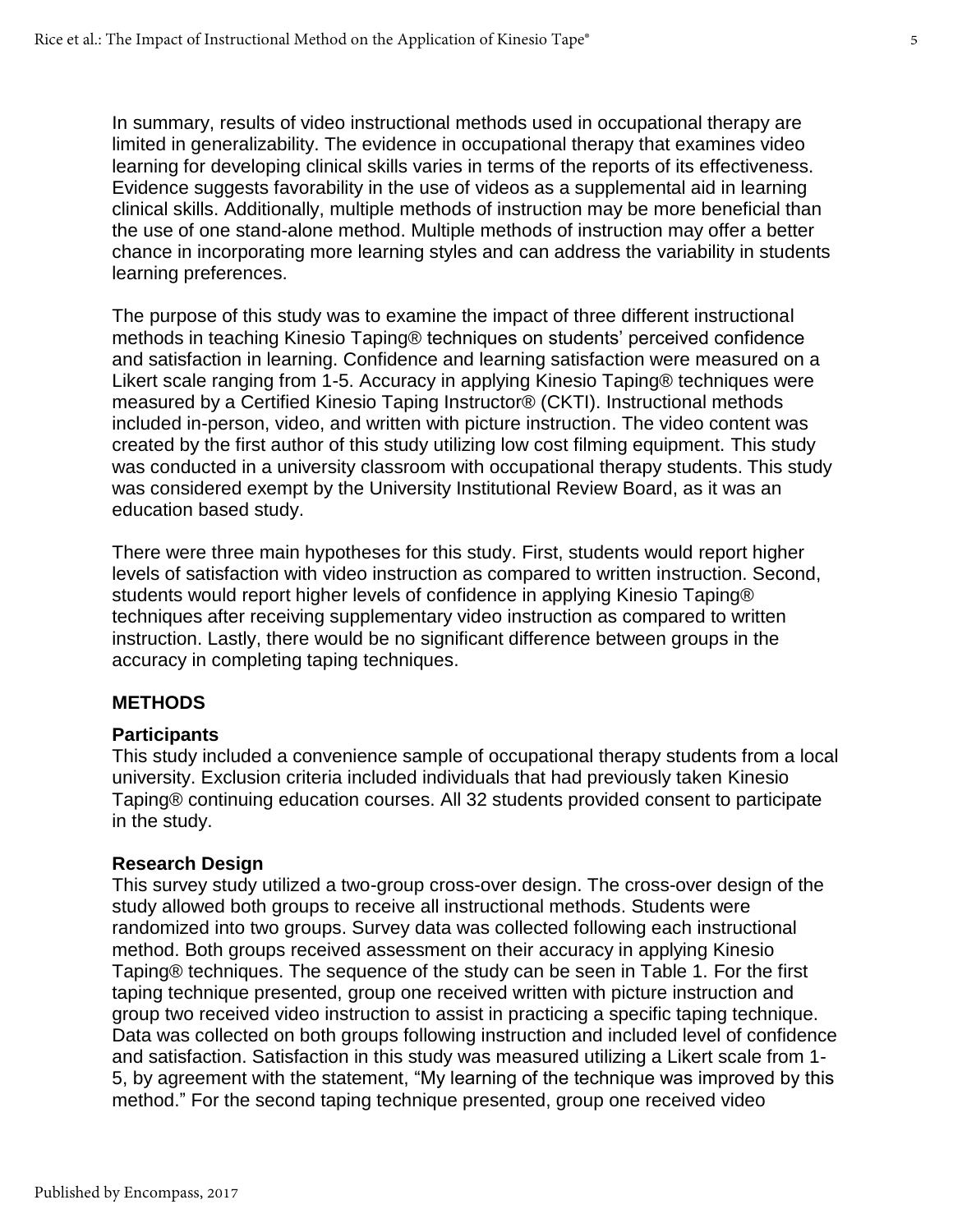instruction and group two received written with picture instruction to assist in practicing a different taping technique. Again, survey data was collected on both groups following instruction regarding level of confidence and satisfaction. This occurred prior to both groups receiving the in-person instruction on each Kinesio Taping® technique. After both groups had received the in-person instruction, data was collected again on participant level of confidence and satisfaction. Participants were then rated on accuracy in applying the Kinesio Taping® techniques by a Certified Kinesio Taping Instructor®. This instructor was also the teacher for the class. Final survey data was collected following the assessment in taping accuracy for the second and final taping technique. These surveys can be found in Appendix A.

In this study, two primary instruments were utilized to assess the impact of the instructional method on learning Kinesio Taping® techniques. These instruments included a Likert scale survey and a Likert scale assessment on the accuracy in the application of Kinesio Taping® techniques.

Table 1

#### *Sequence of Intervention*

|                            | Instructional<br><b>Group</b> Method 1 |           |                         | Instructional<br>Method 2 |           |        |  |
|----------------------------|----------------------------------------|-----------|-------------------------|---------------------------|-----------|--------|--|
|                            | Written                                | In-person | Rating                  | Video                     | In-person | Rating |  |
| 2                          | Video                                  | In-person | Rating                  | Written                   | In-person | Rating |  |
| Technique: Wrist extension |                                        |           | <b>Palmar stability</b> |                           |           |        |  |

#### **Data Analysis**

Descriptive data was collected regarding final survey questions including instructional method preferences. Independent t-tests were run to compare groups in satisfaction, confidence levels, and level of accuracy in applying taping techniques. The Mann-Whitney confirmed the results of the t-tests that were run, indicating a normal distribution for the data. This data was used to compare groups and examine findings based on the instructional methods utilized in the study.

#### **RESULTS**

A total of 32 students participated in the Kinesio Taping® session which included video, written, and in-person instruction of taping techniques. As shown in Table 2, there was a statistically significant difference in level of confidence ratings for students viewing the video instruction as compared to students viewing the written instruction for the wrist extension assist technique ( $t = -2.611$ ,  $p = .014$ ).

Satisfaction was measured by the survey question, "My learning of the technique was improved by this method." There was a statistically significant difference for both taping techniques presented. As one can see in Table 3, for the wrist extension assist technique, participants in the video group reported better satisfaction ( $M = 4.50$ , SD = .63), than those in the written group ( $M = 3.88$ , SD = .81), ( $p = .021$ ). Similarly, for the palmar stability technique, participants in the video group reported higher satisfaction (M  $= 3.81$ , SD = .83), than those in the written group (M = 3.13, SD = .62), (p = .013).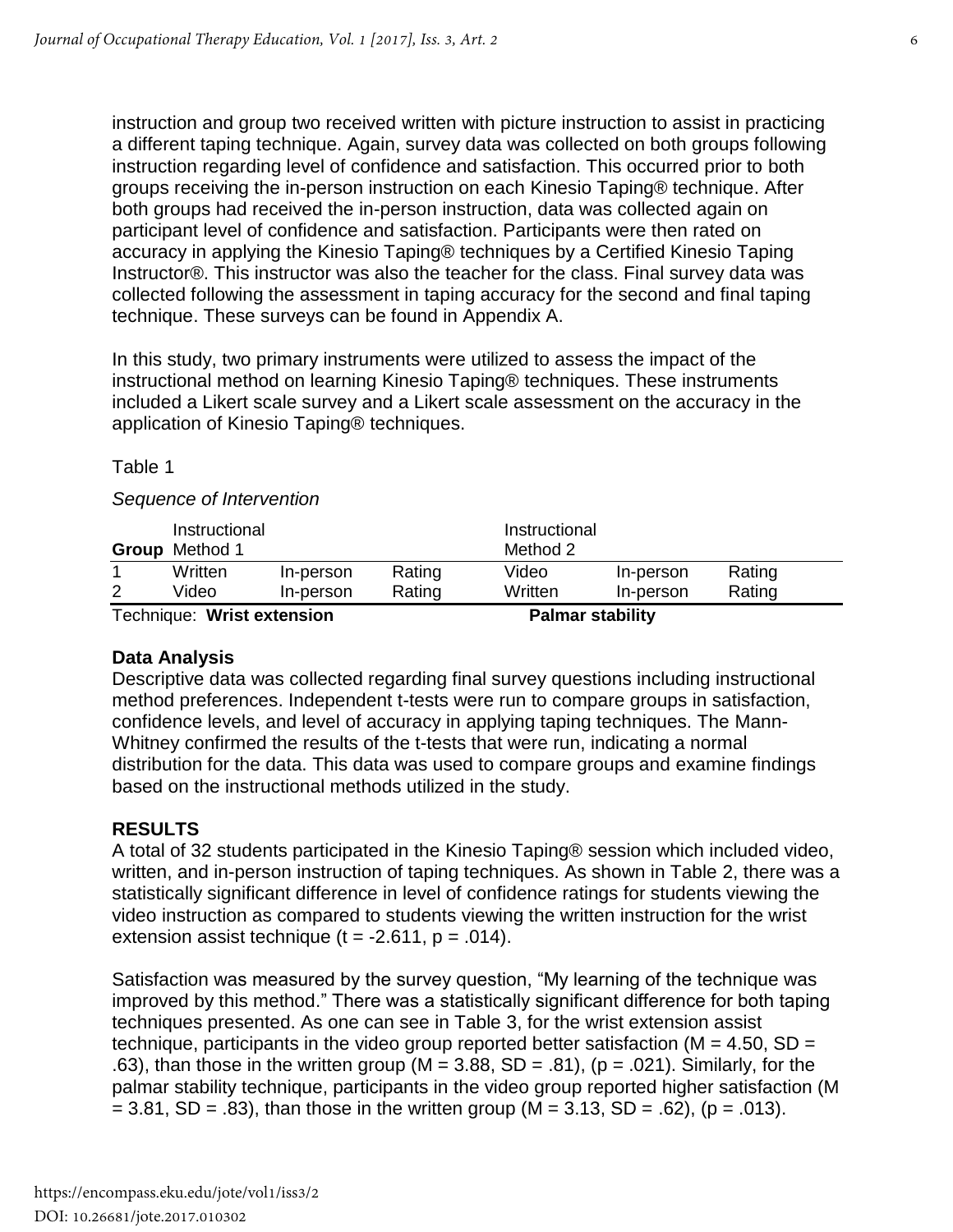#### Table 2

#### *Self-Reported Level of Confidence*

|                                         | n  | М    | <b>SD</b> |          | P (Sig. 2-<br>tailed) |
|-----------------------------------------|----|------|-----------|----------|-----------------------|
| <b>Wrist Extension</b><br><b>Assist</b> |    |      |           | $-2.611$ | .014                  |
|                                         |    |      |           |          |                       |
| Video                                   | 16 | 4.13 | .72       |          |                       |
| Written                                 | 16 | 3.50 | .63       |          |                       |
|                                         |    |      |           |          |                       |
| <b>Palmar Stability</b>                 |    |      |           | 1.291    | .207                  |
| Video                                   | 16 | 3.25 | .45       |          |                       |
| Written                                 | 16 | 3.00 | .63       |          |                       |

#### Table 3

#### *Self-Reported Learning Satisfaction*

|                                         | n  | М    | <b>SD</b> |          | $P$ (Sig. 2-<br>tailed) |
|-----------------------------------------|----|------|-----------|----------|-------------------------|
| <b>Wrist Extension</b><br><b>Assist</b> |    |      |           | $-2.440$ | .021                    |
|                                         |    |      |           |          |                         |
| Video                                   | 16 | 4.50 | .63       |          |                         |
| Written                                 | 16 | 3.88 | .81       |          |                         |
|                                         |    |      |           |          |                         |
| <b>Palmar Stability</b>                 |    |      |           | 2.647    | .013                    |
| Video                                   | 16 | 3.81 | .83       |          |                         |
| Written                                 | 16 | 3.13 | .62       |          |                         |

Objective assessment was completed by the instructor after the presentation of each taping technique. As shown in Table 4, there was no significant difference between the groups receiving written versus video instruction in accuracy in completing taping techniques, as assessed by the instructor.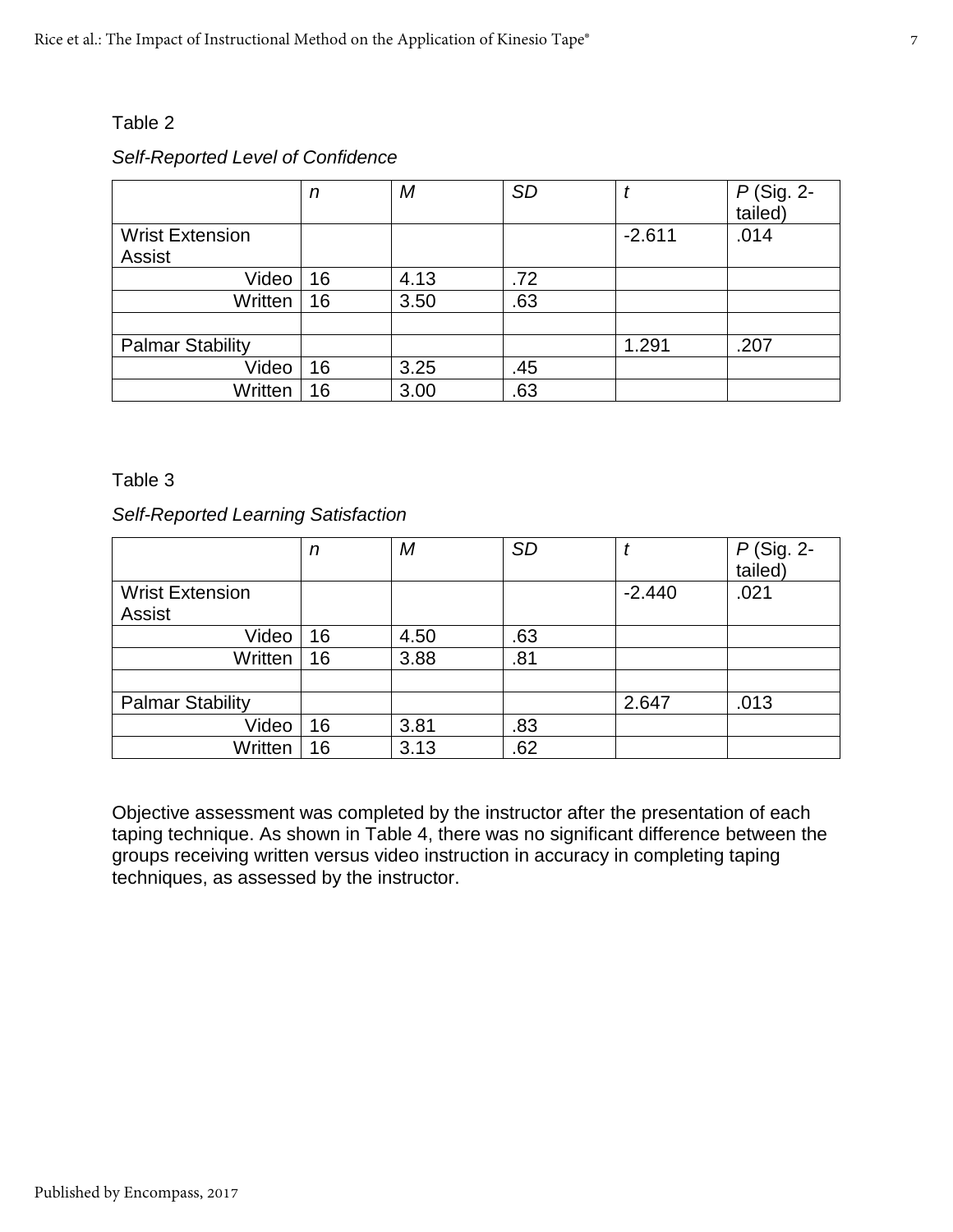#### Table 4

|                         | n  | M    | <b>SD</b> |         | $P$ (Sig. 2-<br>tailed) |
|-------------------------|----|------|-----------|---------|-------------------------|
| <b>Wrist Extension</b>  |    |      |           | $-1.82$ | .079                    |
| <b>Assist</b>           |    |      |           |         |                         |
| Video                   | 16 | 4.72 | .31       |         |                         |
| Written                 | 16 | 4.50 | .37       |         |                         |
|                         |    |      |           |         |                         |
| <b>Palmar Stability</b> |    |      |           | $-0.72$ | .476                    |
| Video                   | 16 | 4.59 | .38       |         |                         |
| Written                 | 16 | 4.69 | .36       |         |                         |

#### *Objective Assessment of Accuracy in Taping Applications*

Most of the students (71.9%) rated "My skill in applying Kinesio Taping® techniques was improved through the use of multiple instructional methods" with a 5 out of 5 (Strongly agree) rating. As seen in Figure 1, regarding general instructional method preference, 59.4% of students preferred the use of multiple instructional methods, 28.1% prefer video instruction, 12.5% preferred in-person demonstration, and no students reported preference for written instruction. Regarding which method students found most beneficial, 40.6% of students stated multiple instructional methods were most beneficial, 31.3% indicated the in-person demonstration was the most beneficial, 25.0% indicated the video method was most beneficial, and 3.1% indicated written instruction was most beneficial (Figure 2). Regarding taping experience, 53.1% of students had previous taping experience (e.g. students received taping instruction in another occupational therapy course).



*Figure 1*. Instructional method preference.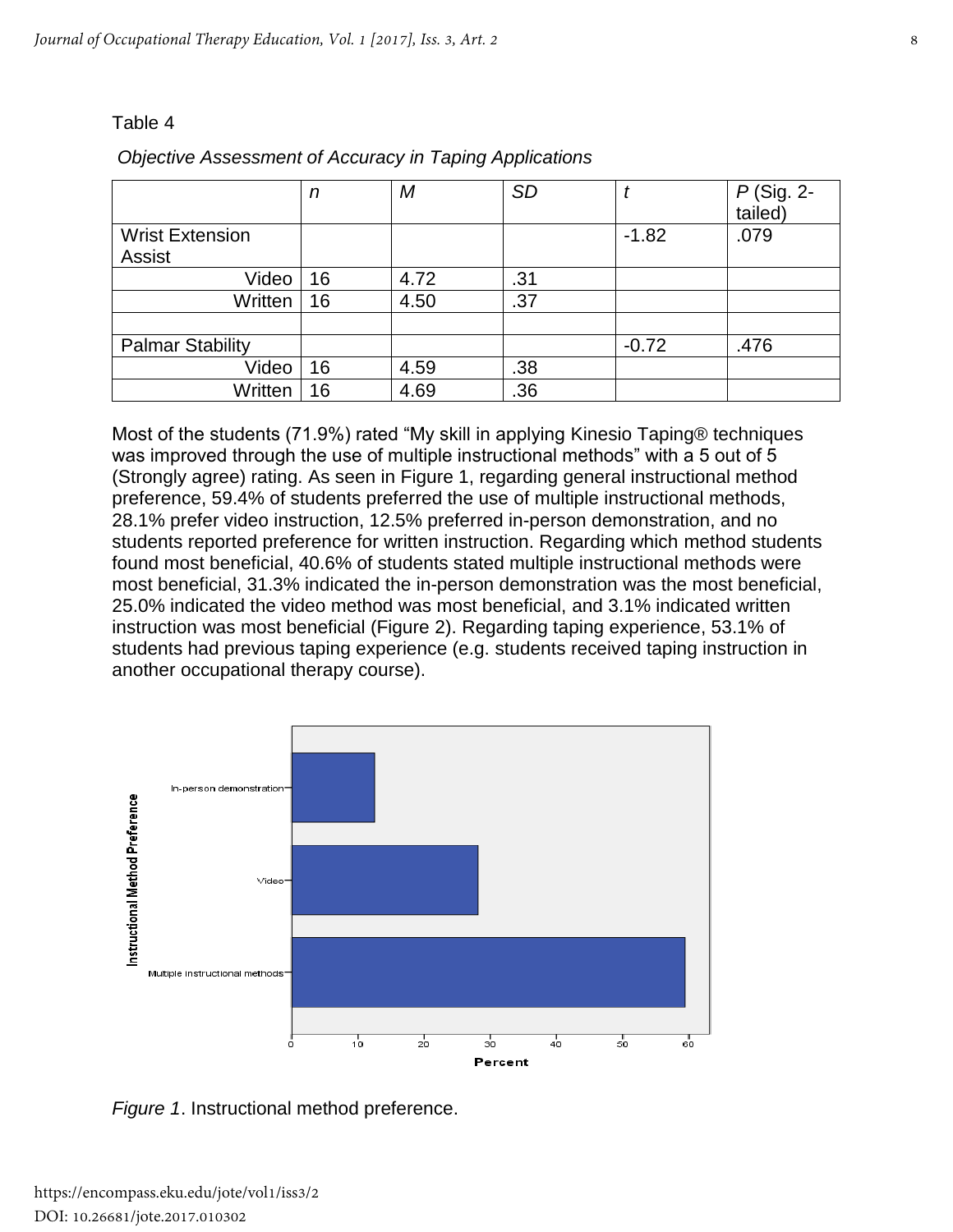

*Figure 2*. Instructional method reported as most beneficial.

#### **DISCUSSION**

This study examined three main hypotheses regarding instruction on Kinesio Taping® techniques. The first hypothesis stated students would report higher levels of confidence in applying Kinesio Taping® techniques following video instruction as compared to written instruction. The results indicated a significant difference in confidence rating for the wrist extension taping technique, but not for the palmar taping technique. One factor that may have impacted these ratings was the difficulty level for each taping technique. For example, if one taping technique was of greater difficulty, confidence levels for all students may have been impacted regardless of the instructional method received. Additionally, the quality and clarity of the video may have varied based on the taping technique.

The second hypothesis stated that students would report higher satisfaction with video instruction as compared to written instruction, measured by stronger agreement with the statement, "My learning of the technique was improved by this method." There were higher ratings for video instruction for both taping techniques presented. The significant difference in ratings indicates students perceived their learning was improved using video instruction, more than through written instruction. Other studies have indicated a positive impact on learning from the use of video instruction when used as an add-on instructional method (McAlister, 2014; Mehrpour et al., 2013). Research by Bauer and Huynh (1998) and Bauer, Geront, and Huynh (2001) also indicated positive outcomes from the combined use of instructional methods.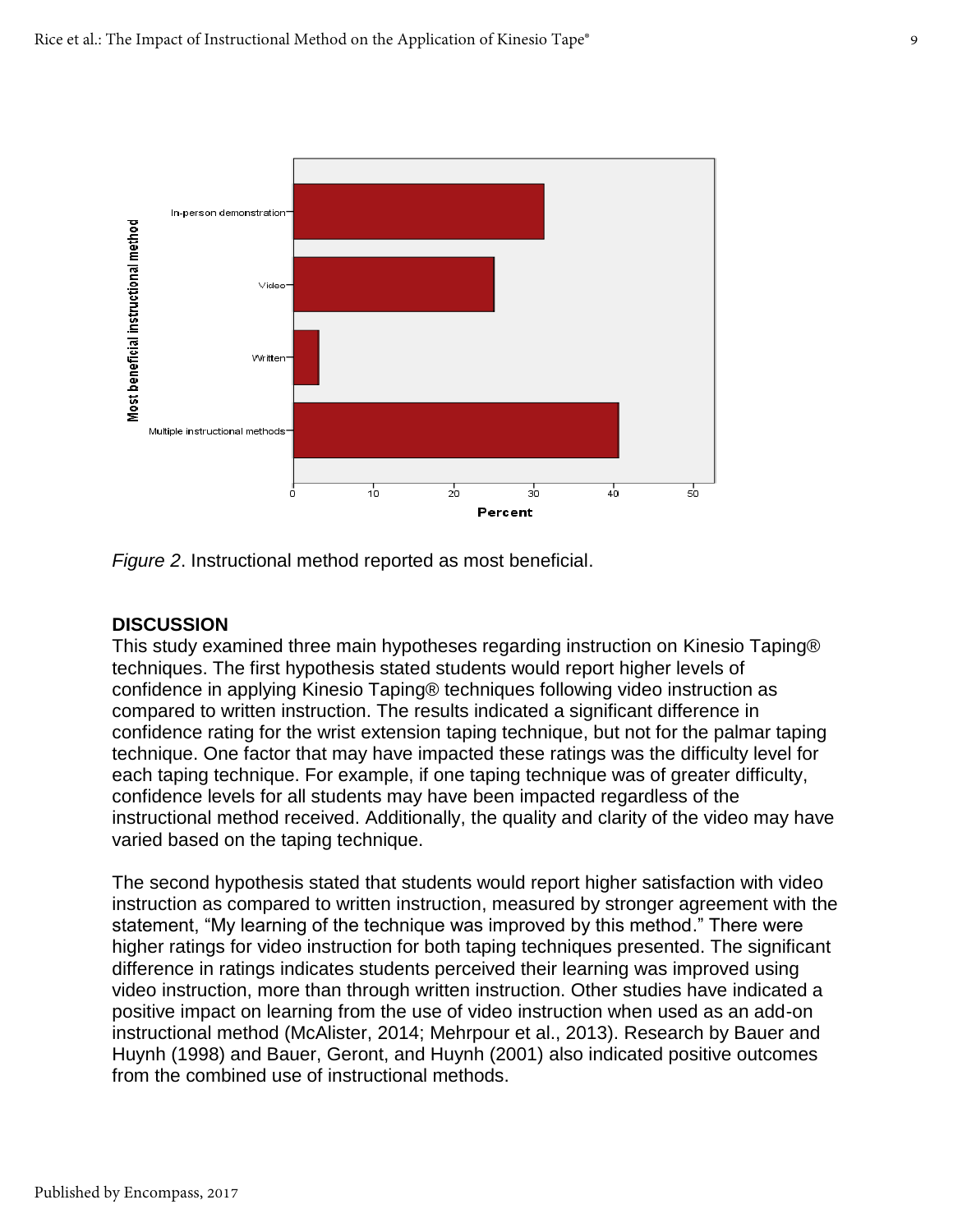The last hypothesis indicated that students would not have any significant difference in accuracy rating in applying the taping techniques. No differences were found in accuracy in applying the techniques regardless of technique or instructional method received.

The surveys provided in the study are informative for understanding preferences and satisfaction with the use of various instructional methods. Most students strongly agreed with the statement, "My skill in applying Kinesio Taping® techniques was improved through the use of multiple instructional methods". Most students stated multiple instructional methods were the most beneficial (40.6%).

Regarding familiarity with Kinesio Taping®, approximately half of the students in the study had previous taping experience. Some students may have had previous knowledge or limited personal experience with Kinesio Tape®. Our data did not specify to what extent students had previous experience, however a number of students reported having previous experience with taping from a prior occupational therapy course.

No clear conclusions can be made regarding the impact of supplementary video instruction on student confidence, as self-reported confidence was significant in only one of two taping conditions. Students reported higher satisfaction following video instruction in both taping conditions. Although it appears satisfaction was higher for video instruction, there are limitations to consider which may have impacted the results.

#### **Limitations**

First, all students received the in-person instruction following either the video or written instruction. This in-person instruction may have impacted ratings in accuracy in applying the techniques, which makes it difficult to clearly observe the impact of written versus video instruction in isolation. This clarification and reinforcement of students' learning of techniques may also have led to no differences found between groups in terms of taping accuracy. Additionally, students may have observed other students applying the taping techniques, which could have afforded another method of learning separate from the instructional methods assessed in the study. Another limitation is that the taping techniques chosen for the study may have differed in level of difficulty, which may have impacted the results. Video quality is another limitation in this study, as videos were produced with low cost video equipment. This limitation has been noted by other studies, with student comments noting concerns with video quality (Hayden, 2013; McAlister, 2014). The small sample size of this study also limits the generalizability of the results. Additionally, the assessment in accuracy in applying taping techniques was completed by the students' instructor, which may have introduced bias to the study. Lastly, approximately half the students in the study had previous experience with Kinesio Tape® which may have impacted their level of familiarity with Kinesio Taping® techniques.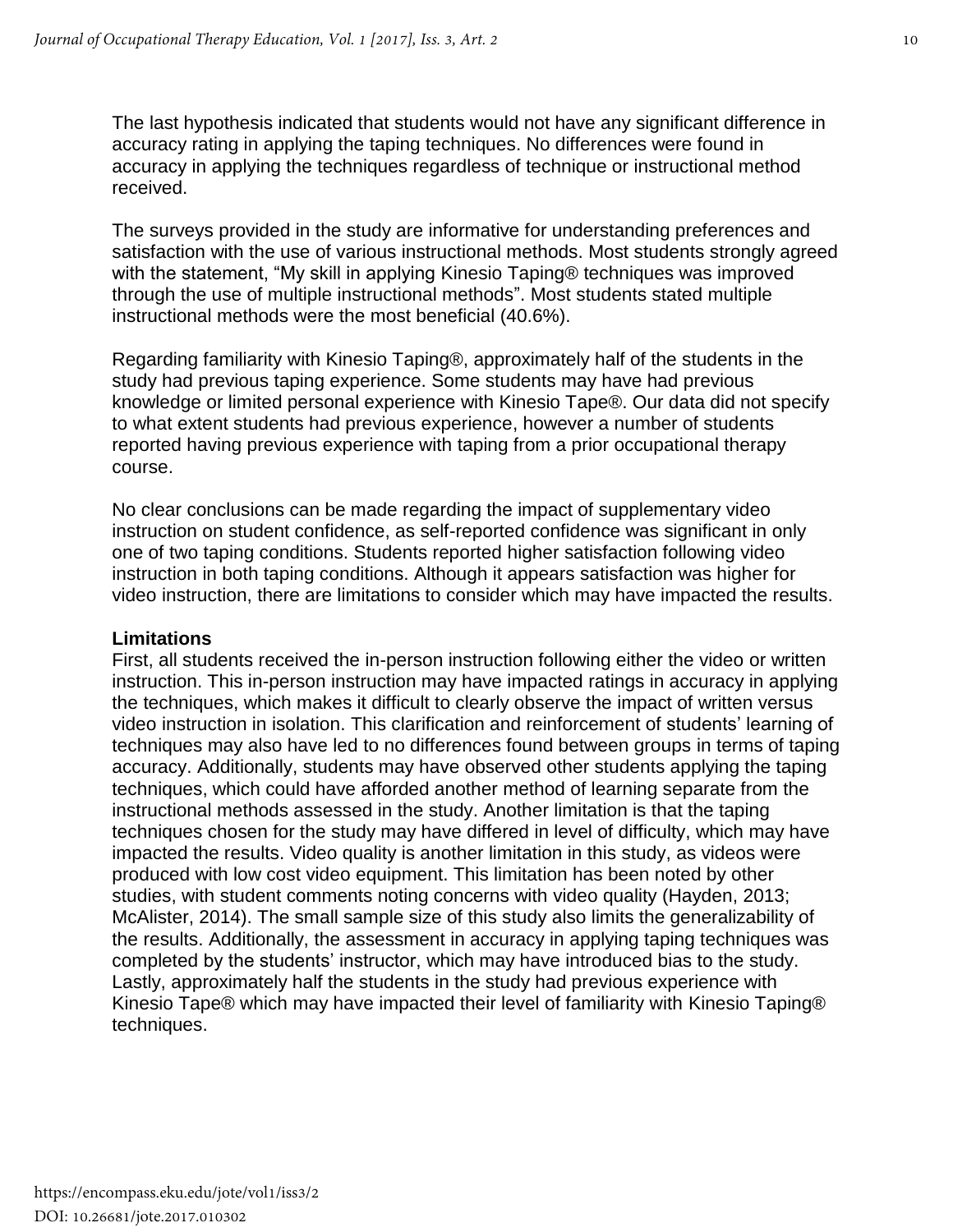#### **CONCLUSION**

This study examined the impact of multiple instructional methods on the learning of Kinesio Taping® techniques. In comparing video and written instructional methods, students reported stronger agreement in learning improvement following video instruction. Students also reported preference for the use of multiple instructional methods. No differences were found in accuracy in applying taping techniques between video and written conditions in this study. Future studies may examine the differences between video, written, and in-person instruction as stand-alone methods. Additionally, future studies may examine clinical reasoning in relation to applying Kinesio Taping® techniques to gather information related to problem solving that is utilized when learning a new clinical skill. Overall, additional research is necessary to determine the impact of instructional method on clinical skill development for occupational therapy students. Instructors may address differences in students' learning styles and preferences using multiple instructional methods for learning and developing clinical skills.

#### **References**

- Bauer, M., Geront, M., & Huynh, M. (2001). Teaching blood pressure measurement: CD-ROM versus conventional classroom instruction. *Journal of Nursing Education, 40*(3), 138-141. <https://doi.org/10.3928/0148-4834-20010301-10>
- Bauer, M. D., & Huynh, M. V. (1998). Nursing students' blood pressure measurement following CD-ROM and conventional classroom instruction: A pilot study. *International Journal of Medical Informatics, 50*, 103-109. [https://doi.org/10.1016/S1386-5056\(98\)00072-0](https://doi.org/10.1016/S1386-5056%2898%2900072-0)
- Byrne, A. J., Pugsley, L., & Hashem, M. A. (2008). Review of comparative studies of clinical skills training. *Medical Teacher, 30*(8), 764-767. <https://doi.org/10.1080/01421590802279587>
- Ford, G. S., Mazzone, M. A., & Taylor, K. (2005). Effect of computer-assisted instruction versus traditional modes of instruction on student learning of musculoskeletal special tests. *Journal of Physical Therapy Education, 19*(2), 22-30. Retrieved from<https://aptaeducation.org/members/jopte/>
- French, G., Cosgriff, T., & Brown, T. (2007). Learning style preferences of Australian occupational therapy students. *Australian Occupational Therapy Journal, 54*, S58-S65.<https://doi.org/10.1111/j.1440-1630.2007.00723.x>
- Gallagher, A. M., Gilligan, R., & McGrath, M. (2014). The effect of DVD training on the competence of occupational therapy students in manual handling: A pilot study. *International Journal of Therapy and Rehabilitation, 21*(12), 575-583. <https://doi.org/10.12968/ijtr.2014.21.12.575>
- Hayden, C. L. (2013). Online learning of safe patient transfers in occupational therapy education. *The Open Journal of Occupational Therapy*, *1*(2), Article 7. <https://doi.org/10.15453/2168-6408.1021>
- Hills, C., Ryan, S., Smith, D. R., & Warren-Forward, H. (2012). The impact of 'Generation Y' occupational therapy students on practice education. *Australian Occupational Therapy Journal, 59*, 156-163. <https://doi.org/10.1111/j.1440-1630.2011.00984.x>
- Kinesio®. (2016). *What is Kinesio Tape®*. Retrieved from <https://kinesiotaping.com/about/what-is-kinesio-tape/>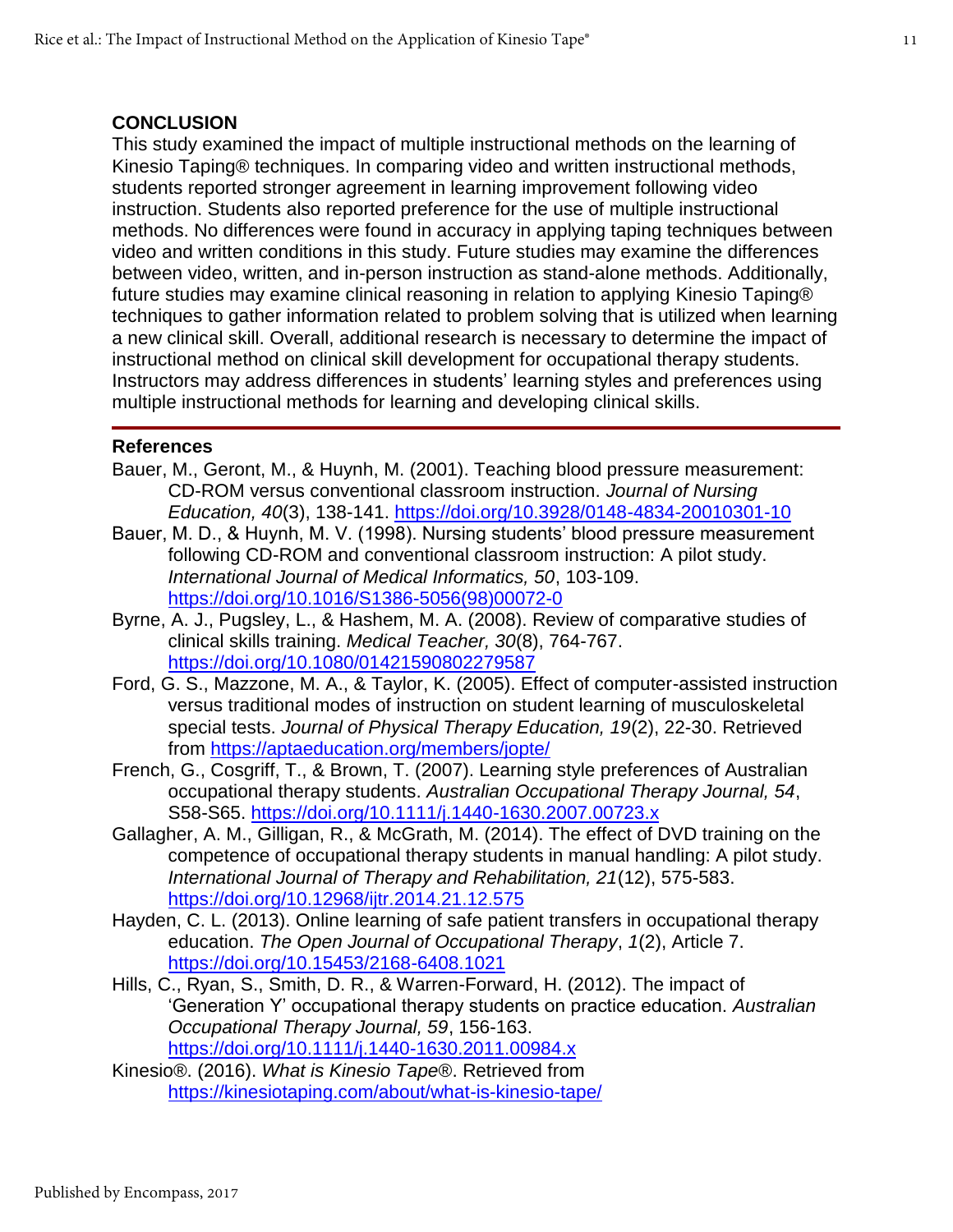- Liu, L., Schneider, P., & Miyazaki, M. (1997). The effectiveness of using simulated patients versus videotapes of simulated patients to teach clinical skills to occupational and physical therapy students. *Occupational Therapy Journal of Research, 17*(3), 159-172. <https://doi.org/10.1177/153944929701700301>
- Lysaght, R., & Bent, M. (2005). A comparative analysis of case presentation modalities used in clinical reasoning course-work in occupational therapy. *American Journal of Occupational Therapy, 59*, 314-324. <https://doi.org/10.5014/ajot.59.3.314>
- Maloney, S., Storr, M., Paynter, S., Morgan, P., & Ilic, D. (2013). Investigating the efficacy of practical skill teaching: A pilot-study comparing three educational methods. *Advances in Health Sciences Education, 18*, 71-80. <https://doi.org/10.1007/s10459-012-9355-2>
- McAlister, R. B. (2014). Conference proceeding: Use of instructor-produced YouTube® videos to supplement manual skills in occupational therapy education. *American Journal of Occupational Therapy, 68*, S67-S72. <https://doi.org/10.5014/ajot.2014.685S04>
- McNett, S. (2012). Teaching nursing psychomotor skills in a fundamentals laboratory. *Nursing Education Perspectives, 33*(5), 328-333. <https://doi.org/10.5480/1536-5026-33.5.328>
- Mehrpour, S. R., Aghamirsalim, M., Motamedi, S. M. K., Larijani, F. A., & Sorbi, R. (2013). A supplemental video tool enhances splinting skills. *Clinical Orthopaedics and Related Research, 471*(2), 649-654. <https://doi.org/10.1007/s11999-012-2638-3>
- Moore, W. A., & Smith, A. R. (2012). Effects of video podcasting on psychomotor and cognitive performance, attitudes and study behaviour of student physical therapists. *Innovations in Education and Teaching International, 49*(4), 401-414. <https://doi.org/10.1080/14703297.2012.728876>
- Pan, M., Harcharik, S., Luber, A., Bernardo, S., Levitt, J., & Moskalenko, M. (2014). Instructional video for teaching venipuncture. *The Clinical Teacher, 11*, 436-441. <https://doi.org/10.1111/tct.12198>
- Smith, A. R., Jr., Jones, J., Cavanaugh, C., Venn, J., & Wilson, W. (2006). Effect of interactive multimedia on basic clinical psychomotor skill performance by physical therapist students. *Journal of Physical Therapy Education, 20*(2), 61-67. Retrieved from<https://aptaeducation.org/members/jopte/>
- van Duijn, A. J., Swanick, K., & Donald, E. K. (2014). Student learning of cervical psychomotor skills via online video instruction versus traditional face-to-face instruction. *Journal of Physical Therapy Education, 28*(1), 94-102. Retrieved from <https://aptaeducation.org/members/jopte/>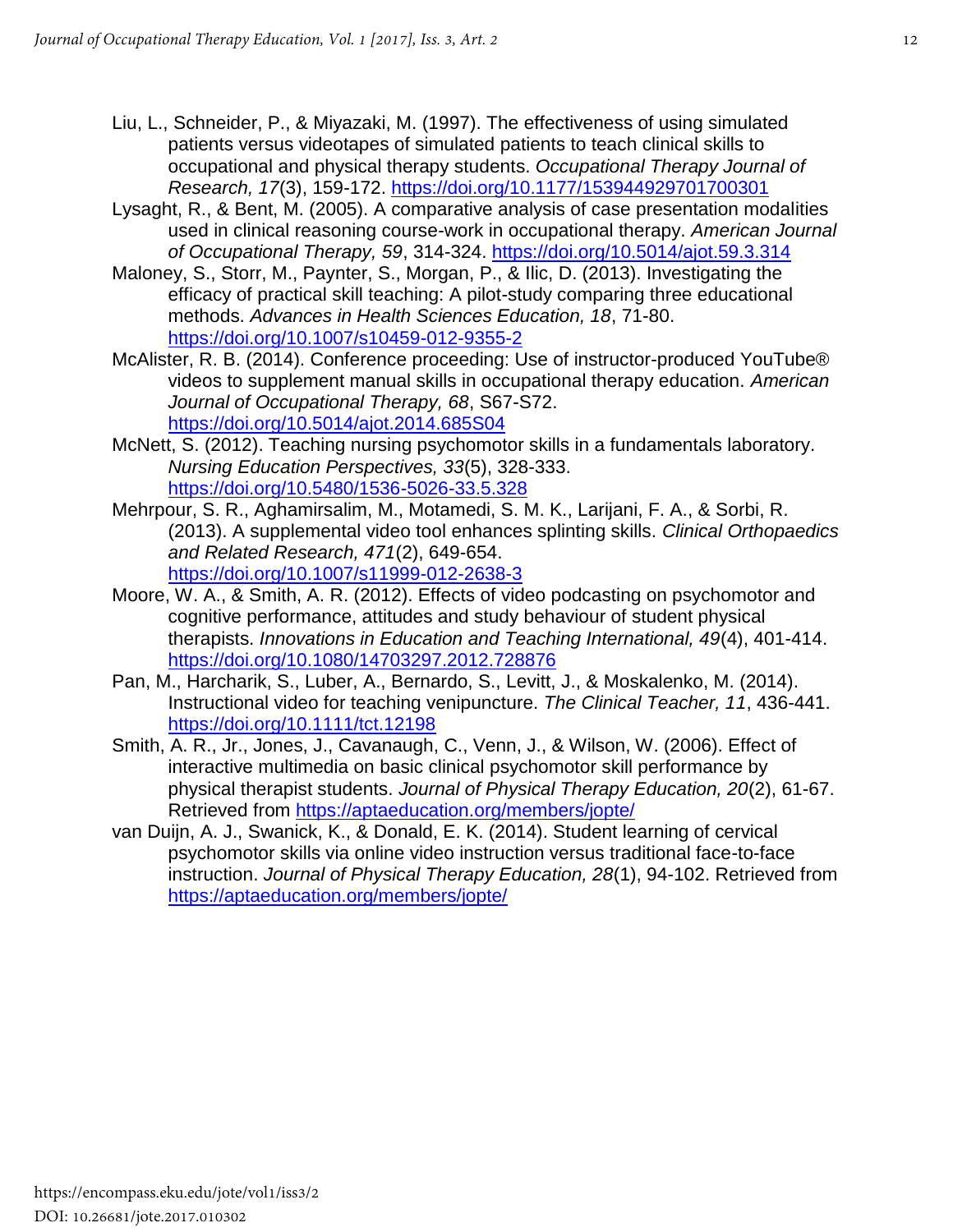#### Appendix A

#### Surveys

#### **Group 1**

#### **Survey questions following written instruction**

Wrist extension technique

**1.** My level of confidence in applying/using this Kinesio taping® technique:

No confidence 1 2 3 4 5 Highly confident

**2.** My learning of the technique was improved by this method:

Strongly disagree 1 2 3 4 5 Strongly agree

### **Group 1**

#### **Survey questions following in-person instruction**

Wrist extension technique

**1.** My level of confidence in applying/using this Kinesio taping® technique:

No confidence 1 2 3 4 5 Highly confident

**2.** My learning of the technique was improved by this method:

Strongly disagree 1 2 3 4 5 Strongly agree

#### **Group 1**

#### **Objective assessment by instructor:**

Wrist extension technique

1=Inaccurate 2=mostly inaccurate 3=somewhat accurate 4=mostly accurate 5=accurate \*objective assessment is based on a .5 scale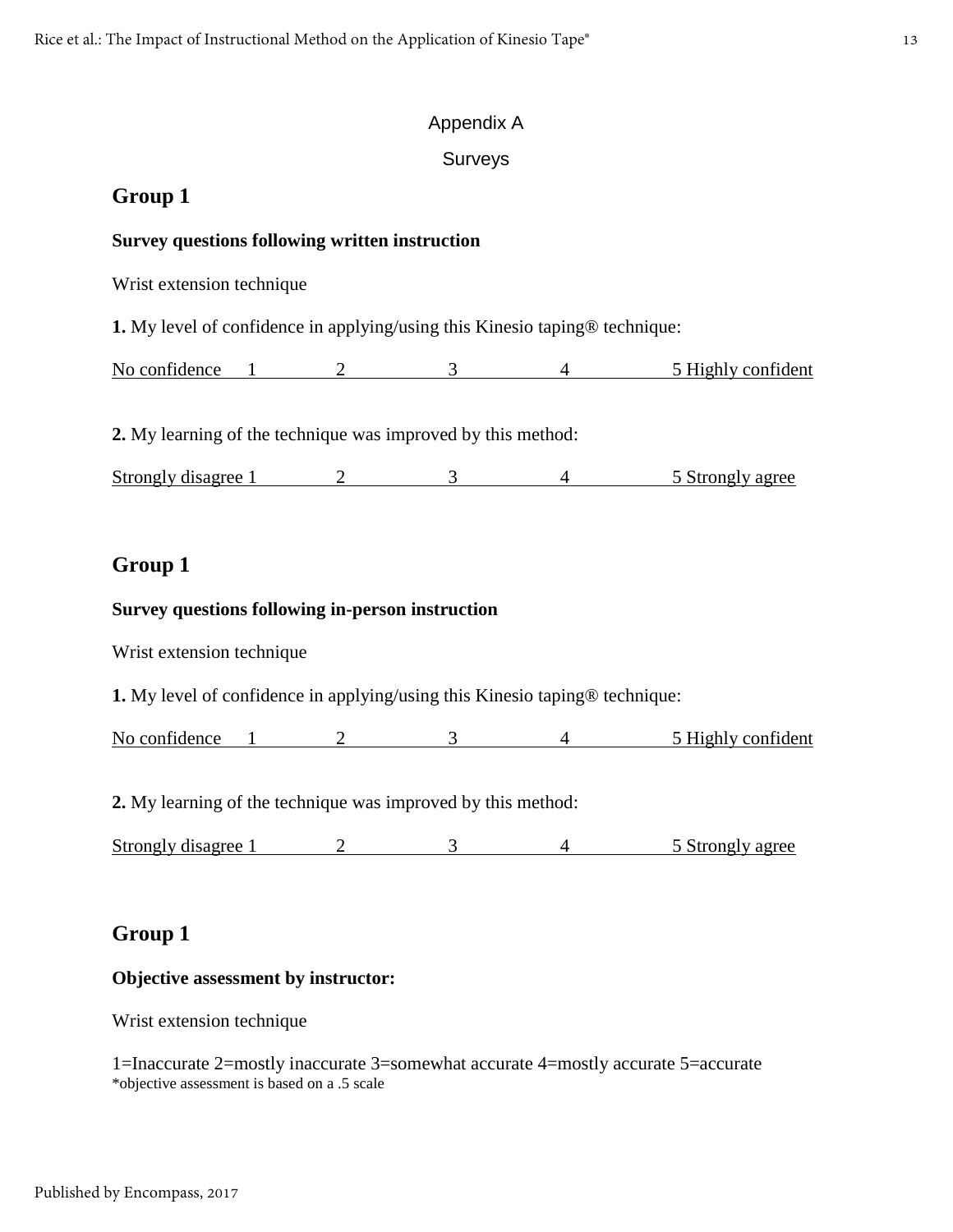#### **Survey questions following video instruction**

Palmar stability technique

**1.** My level of confidence in applying/using this Kinesio taping® technique:

No confidence 1 2 3 4 5 Highly confident

**2.** My learning of the technique was improved by this method:

Strongly disagree 1 2 3 4 5 Strongly agree

## **Group 1**

#### **Survey questions following in-person instruction**

Palmar stability

**1.** My level of confidence in applying/using this Kinesio taping® technique:

No confidence 1 2 3 4 5 Highly confident

**2.** My learning of the technique was improved by this method:

Strongly disagree 1 2 3 4 5 Strongly agree

## **Group 1**

#### **Objective assessment by instructor:**

Palmar stability technique

1=Inaccurate 2=mostly inaccurate 3=somewhat accurate 4=mostly accurate 5=accurate \*objective assessment is based on .5 scale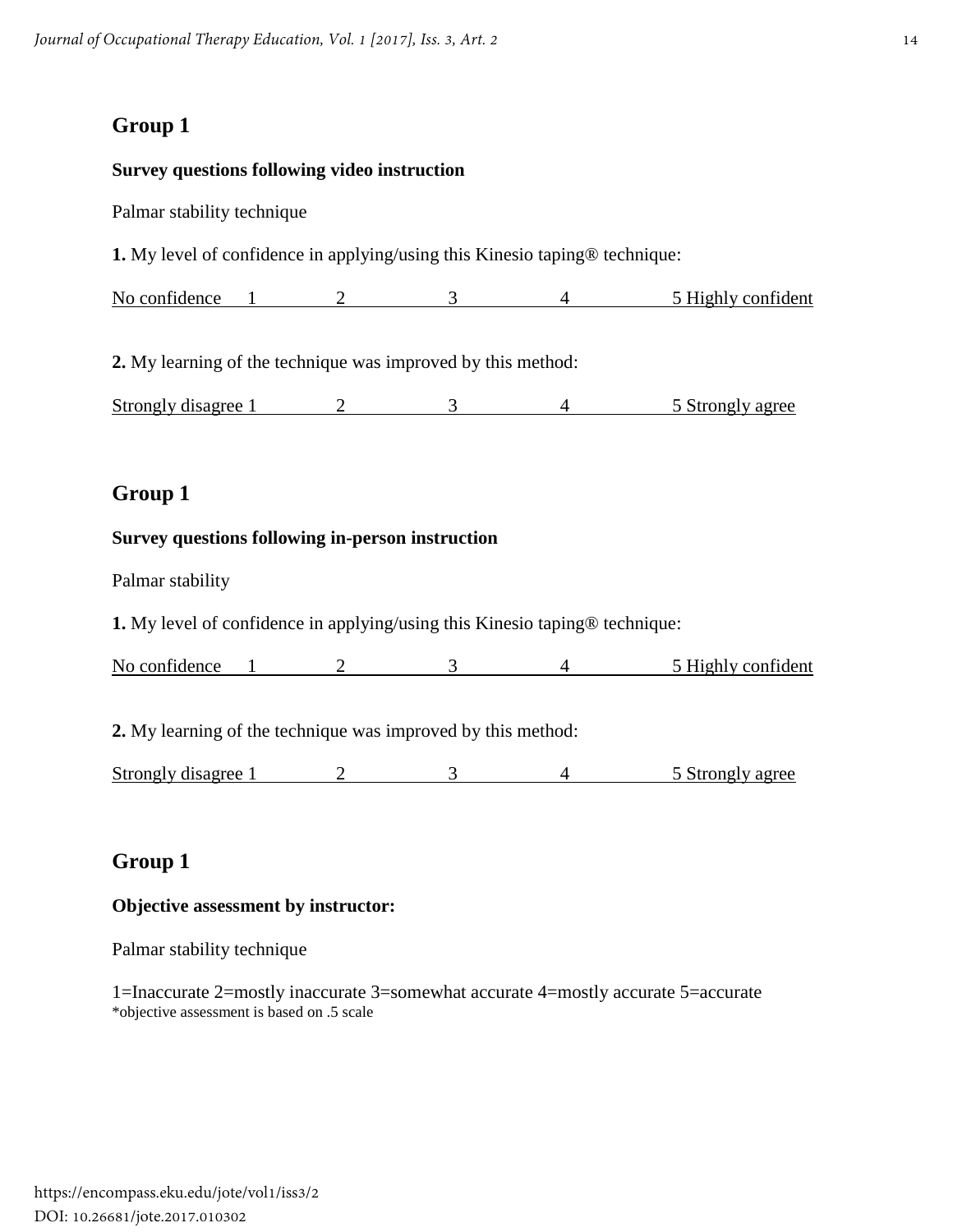#### **Survey questions following the completion of all instructional methods**

**1.** My skill in applying Kinesio taping® techniques was improved through the use of multiple instructional methods:

| Strongly disagree 1                                                                                                |       |         |   | 5 Strongly agree               |  |  |  |  |
|--------------------------------------------------------------------------------------------------------------------|-------|---------|---|--------------------------------|--|--|--|--|
| <b>2.</b> My preferred learning method (Please circle):                                                            |       |         |   |                                |  |  |  |  |
| In-person demonstration                                                                                            | Video | Written |   | Multiple instructional methods |  |  |  |  |
| <b>3.</b> Which method did you find the most beneficial? (Please circle):                                          |       |         |   |                                |  |  |  |  |
| In-person demonstration                                                                                            | Video | Written |   | Multiple instructional methods |  |  |  |  |
| <b>4.</b> I found this method to be most beneficial because:                                                       |       |         |   |                                |  |  |  |  |
|                                                                                                                    |       |         |   |                                |  |  |  |  |
| <b>5.</b> I would feel comfortable learning ___ number of taping techniques within one learning session:<br>1<br>2 | 3     | 4       | 5 | 6 or more                      |  |  |  |  |
|                                                                                                                    |       |         |   |                                |  |  |  |  |
| <b>6.</b> Additional comments regarding instructional methods used in this study:                                  |       |         |   |                                |  |  |  |  |
|                                                                                                                    |       |         |   |                                |  |  |  |  |
|                                                                                                                    |       |         |   |                                |  |  |  |  |

**7.** Do you have any previous experience Kinesio taping®? Yes No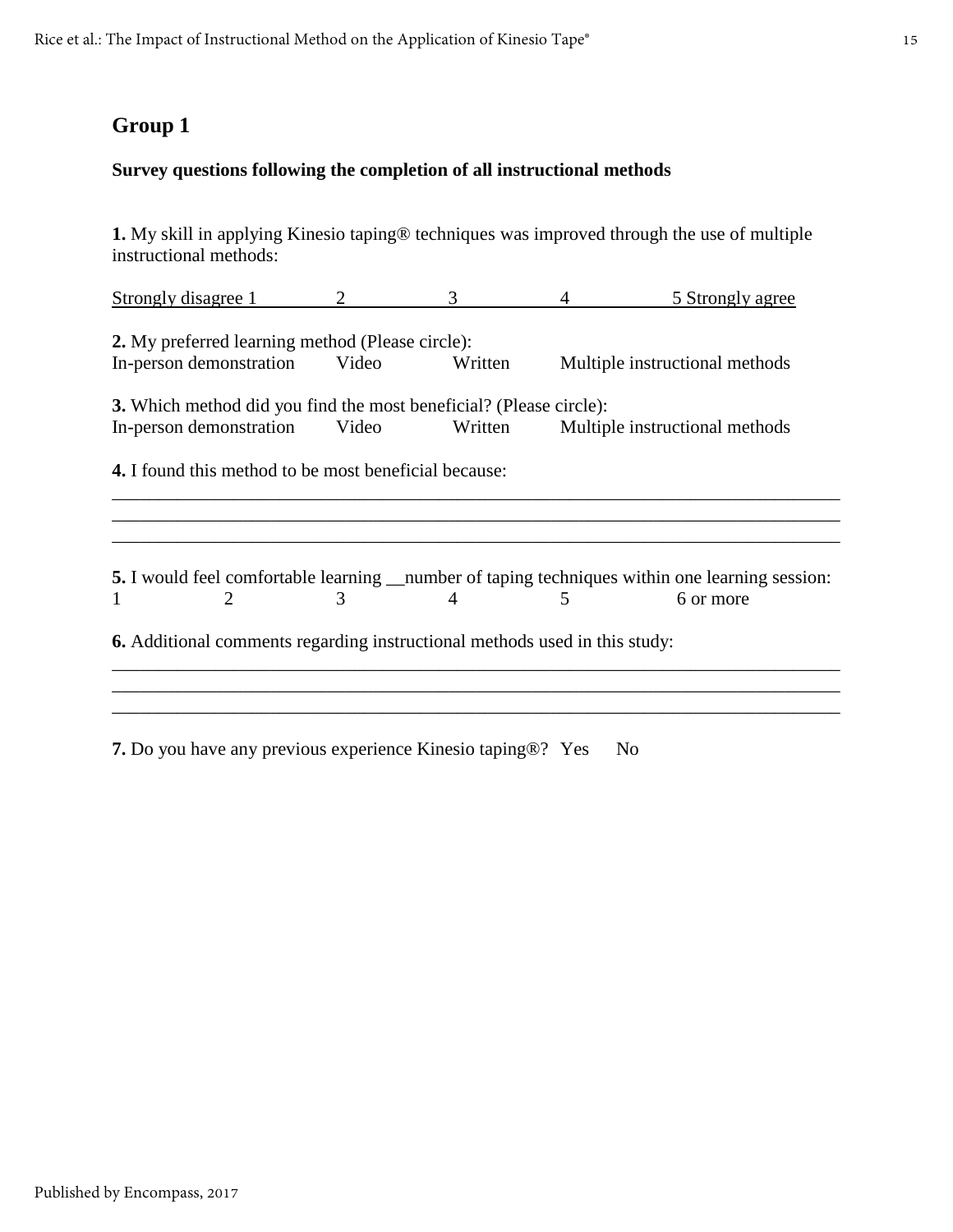## **Survey questions following video instruction** Wrist extension technique **1.** My level of confidence in applying/using this Kinesio taping® technique: No confidence 1 2 3 4 5 Highly confident **2.** My learning of the technique was improved by this method: Strongly disagree 1 2 3 4 5 Strongly agree **Group 2 Survey questions following in-person instruction** Wrist extension technique **1.** My level of confidence in applying/using this Kinesio taping® technique: No confidence 1 2 3 4 5 Highly confident **2.** My learning of the technique was improved by this method: Strongly disagree 1 2 3 4 5 Strongly agree **Group 2**

#### **Objective assessment by instructor:**

Wrist extension technique

1=Inaccurate 2=mostly inaccurate 3=somewhat accurate 4=mostly accurate 5=accurate \*objective assessment is based on .5 scale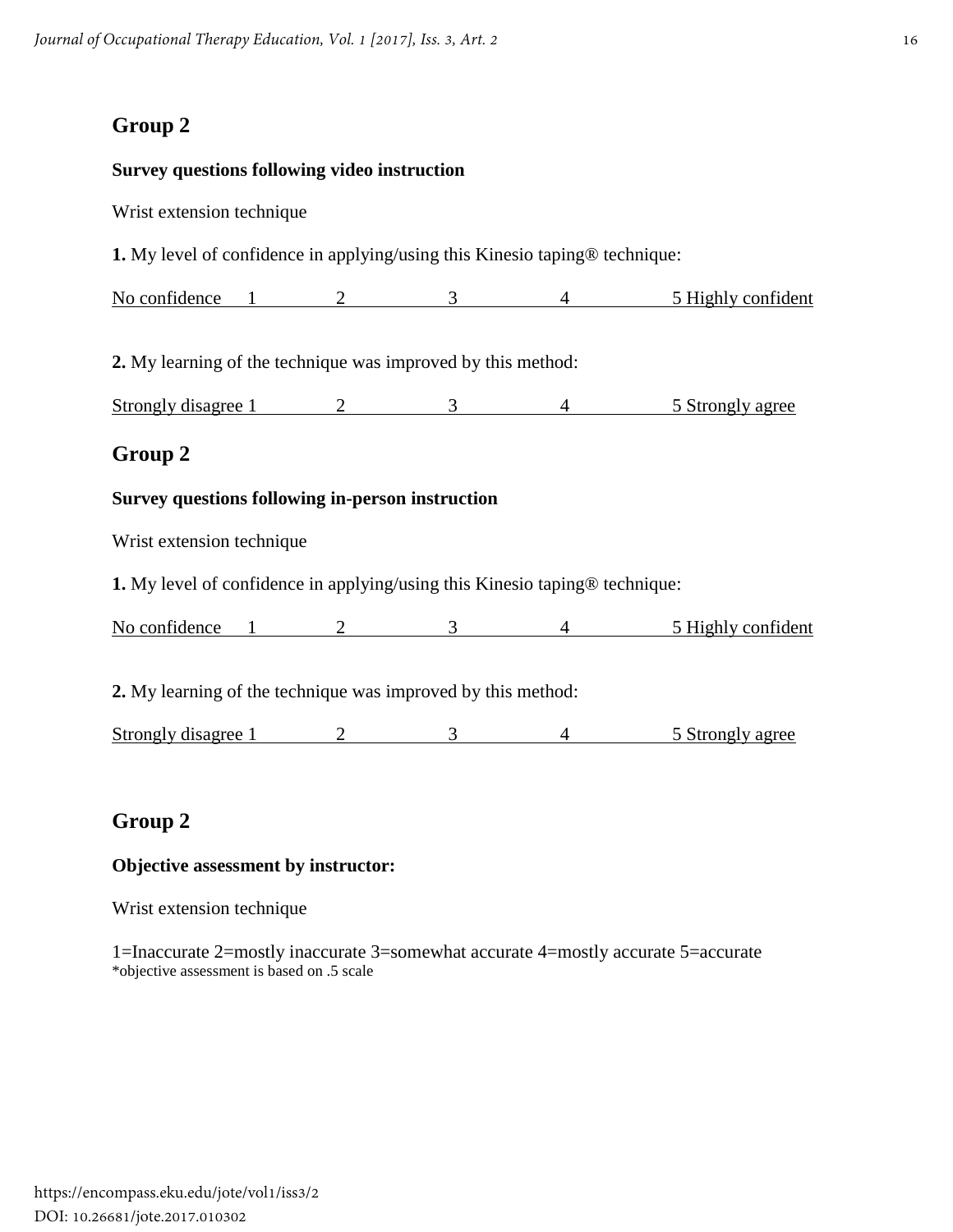#### **Survey questions following written instruction**

Palmar stability technique

**1.** My level of confidence in applying/using this Kinesio taping® technique:

No confidence 1 2 3 4 5 Highly confident

**2.** My learning of the technique was improved by this method:

Strongly disagree 1 2 3 4 5 Strongly agree

### **Group 2**

#### **Survey questions following in-person instruction**

Palmar stability technique

**1.** My level of confidence in applying/using this Kinesio taping® technique:

No confidence 1 2 3 4 5 Highly confident

**2.** My learning of the technique was improved by this method:

Strongly disagree 1 2 3 4 5 Strongly agree

## **Group 2**

#### **Objective assessment by instructor:**

Palmar stability technique

1=Inaccurate 2=mostly inaccurate 3=somewhat accurate 4=mostly accurate 5=accurate \*objective assessment is based on .5 scale